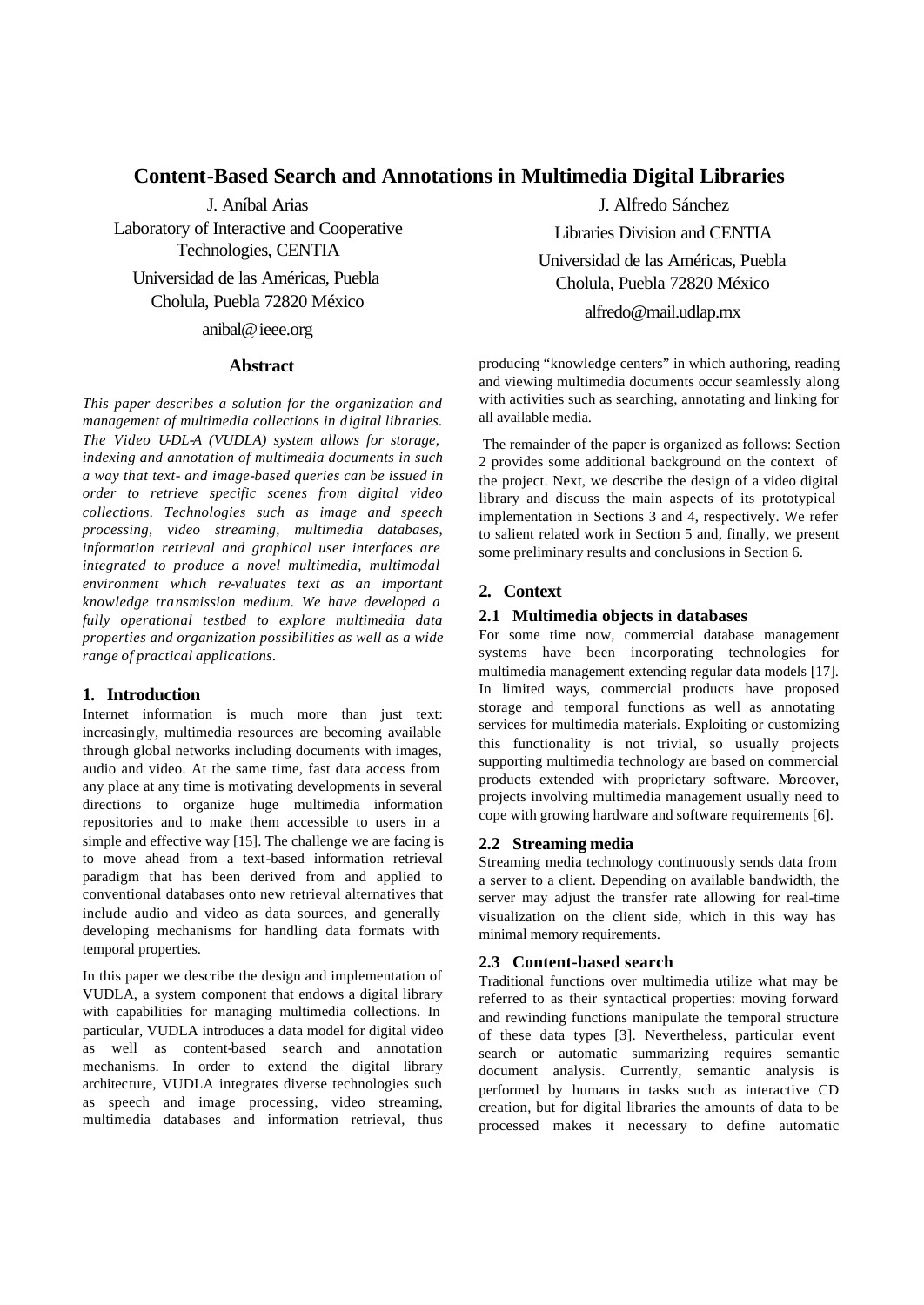techniques for generating content representation of multimedia information. Metadata generation for multimedia data can be accomplished using speech recognition [31] and image processing as indexing technologies, whereas information retrieval models may be used to organize metadata and facilitate searching through the resulting index space.

#### **2.4 Annotations**

Enabling text and graphic annotations in video materials is important in order to analyze and share views on the contents presented in multimedia format. Simone [24] observes that writing has allowed for more articulate, refined and complex forms of expression, whereas knowledge expressed or acquired from audiovisual media tends to be less articulate and less subtle. Some of the advantages of the cognitive processes associated with reading as compared to new media are:

*Pacing*. In general, the pace of reading is determined by the reader ("pulling" text as desired), whereas the pace of viewing a video is decided by its author, who "pushes" images at will towards the viewer.

*Corrigibility*. A reader may stop at any point in time to reflect on the text just read; a viewer cannot do this easily.

*Encyclopedic references.* As a result of its user-controlled pace, reading allows users to stop and use complementary sources, whereas this cannot be done easily when viewing without disrupting the intended rhythm of the materials.

*Citability*. A text that has been read can be easily cited or even quoted. What has been viewed does not exhibit this property.

Simone explains that nowadays reading is clearly losing adherents mainly due to the effortless way in which audiovisual informa tion is acquired ("the effort of reading cannot compete with the ease of viewing"). Linking, annotating and searching in VUDLA as an effort to combine the *sequential intelligence* derived from reading with the *simultaneous intelligence* fostered by viewing.

## **3. Adding video to a digital library**

We have extended the architecture of a digital library to include multimedia collections and services. Our work is framed by an initiative we termed University Digital Libraries for All (U-DL-A). U-DL-A has produced a highly distributed digital library that now comprises a wide range of collections, services and user interfaces. Collections include theses and dissertations, university publications and historic archives. Services vary from information retrieval methods to agent services and interoperability mechanisms. Finally, user interfaces include personal and group spaces, visualization aids and user agents

(publications concerning this work can be found at [9]). We describe the design of VUDLA next.

# **3.1 Digital library architecture**

The general architecture of VUDLA, including the new components designed to support multimedia functionality, is illustrated in Figure 1. The architecture is an evolution of the one proposed at the inception of our digital libraries program [19] As can be observed, this is a layered, extensible, client-server architecture comprising collections, data management and modeling facilities as well as a variety of services on the server side, and various user interfaces and work environments on the client side. In Figure 1, the major components that needed to be developed to extend the existing digital library (DL) architecture are presented in a darker shade, whereas components that were adapted or used directly by VUDLA (as described in the next section) are presented in a lighter shade.



# **Figure 1. General DL architecture with video management capabilities.**

The storage and retrieval of digital video constitute a first step towards the exploration of video in a digital library. Visualizing, controlling, annotating, querying, and linking video segments to and from other resources are among the desirable capabilities. Thus, VUDLA has been designed to include the following functionality:

- Interfaces that allow diverse users to maintain multimedia collections as well as to visualize, search, broadcast (or multi-cast), annotate, link from and refer to any portion of their contents.
- A video streaming server to provide an efficient video-on-demand retrieval mechanism.
- A speech recognition service to generate textual transcriptions of the audio track that accompanies the video (word spotting). These metadata can be used later on when searching the video collections for the occurrence of specific utterances.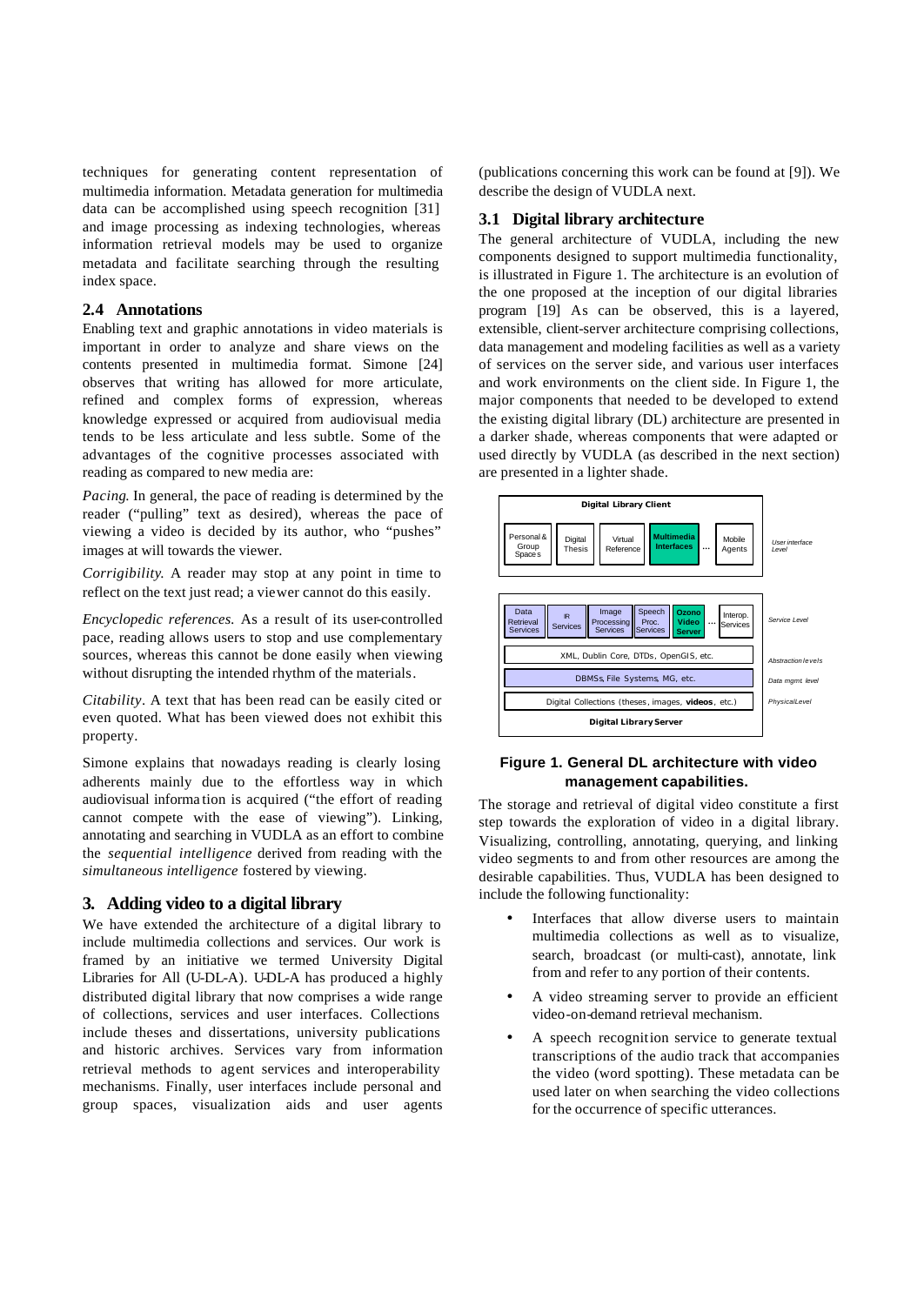- An image processing service b create vector representations from the key video frames based on their color and texture contents. This is also helpful metadata when searching the video collections for the occurrence of images or frames with certain characteristics.
- An information retrieval server to provide rich access means to the metadata generated by the speech and image processing components. Various information retrieval models should be available so the user may be presented with multiple paths to explore the multimedia collections.



**Figure 2. Metadata layers of a video segment.**

#### **3.2 Digital Video Data Modeling**

There has been a significant amount of work in the area of digital video data modeling that can be applicable when defining the structure of a multimedia collection. Approaches vary in such aspects as the levels of granularity (from frames to segments) or content considerations (from purely physical features to more elaborate models that involve the notions of scenes, subjects or hyper-linking provisions). Some relevant work in this area can be found, for example, in [27] [8] [10]. Progress in modeling and manipulating multimedia collections has permeated to research and commercial database systems. In the domain-independent data model that we opted for in our DL design, multiple metadata layers can be associated with any instant of a given video segment so applications can be developed to manipulate multimedia collections in flexible and varied manners. Figure 2 exemplifies a video segment with which five layers of metadata have been associated: three words have been spotted by a speech processing service; four images have been taken from video frames and processed as color and texture vectors; a website is associated with the second word; two textual annotations

have been typed and should be displayed at specific times. In addition, before the second textual comment is presented, a graph should be displayed.

# **4. The VUDLA prototype**

#### **4.1 Supporting Technologies**

As noted previously, we conceive of the construction of VUDLA as the result of integrating various technologies. Our prototype has resulted from integrating the following:

- A graphical user interface (GUI) implementing most of the desired functionality. We relied for this on Java and its specialized classes for graphical user interfaces (Swing), Internet communication (RTP), database access (JDBC) and multimedia management (JMF) [25].
- A speech processing component for generating metadata from the accompanying audio track. Since our materials are mostly in Spanish, we used a speech recognizer based on neural networks that has been trained for Mexican Spanish [23]. This work specializes a speech processing toolkit known as CSLU [26], of which a "shell" version has been used [22]. The corpus used to train the 3 layers neural network was generated in Mexico at the speech recognition lab of the University.
- The Ozono media streaming server [13], a videoon-demand component based on Java JMF. We are using the Solaris-based version 1.1.5 of Ozono, which serves MPEG-1 digital video with guaranteed quality of service at 350 kbps.
- The Hermes Information Retrieval Server, which provides access to several information retrieval models and facilitates access to collections in the library [14]. At present, Hermes implements three models for information retrieval: vector space extended Boolean and latent semantic indexing [2].
- The Informix RDBMS and its multimedia extensions (Video and Image "DataBlades") [12] [30]. These modules provide data types and SQL extensions that allow for video management and image processing [4] using the data model described in the previous section.

We describe the operation and properties of VUDLA next.

## **4.2 Adding and managing multimedia content**

VUDLA offers user interfaces so multimedia content can be easily added to the collections. Every time a video document is added, the speech recognition and image processing systems generate the metadata that will be used to support video querying and viewing. All the words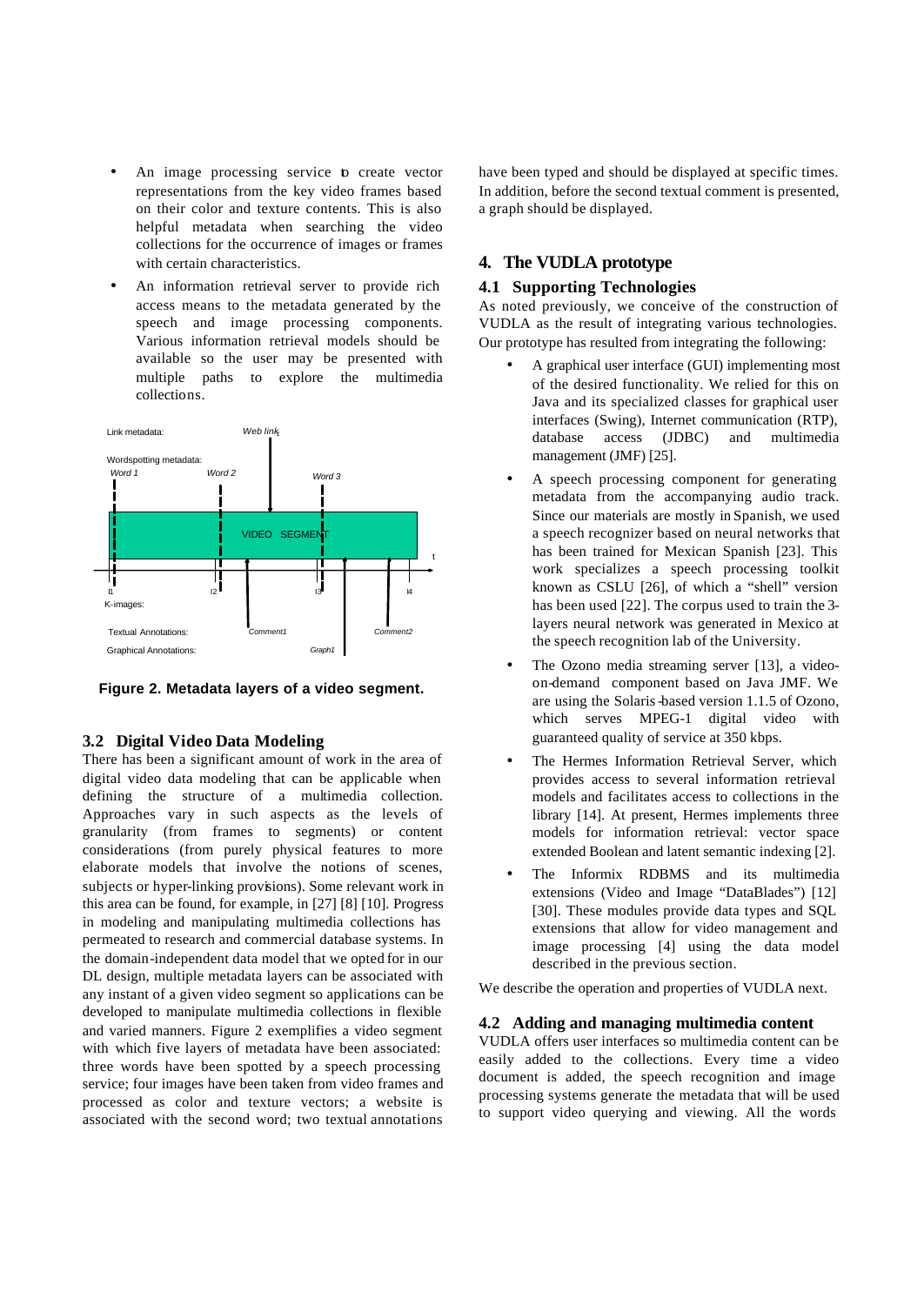recognized by the speech processing system are organized as a metadata stratum, whereas image processing generates color and texture indexes from key images taken from video frames.

An interface is also available that allows specialized users to create annotations associated with stored multimedia objects. Users may add textual or graphical annotations or specify web links that will be attached to materials at specific points in time. These analytic and supplementary metadata are also organized as metadata strata.

The information retrieval comp onent takes audio transcriptions resulting from speech processing and text annotations provided by users. Lemmatization and stopword elimination processes are applied to create indexes used for query execution.



**Figure 3. Client user interface of VUDLA.**

## **4.3 VUDLA Interfaces**

The main user interface of VUDLA is illustrated in Figure 3. The three tabs at the top allow users to switch from navigating the collections to searching their contents or to receiving a multicast video for one-way videoconferencing. Though the latter is a useful feature, we focus our discussion on the first two modes (navigation and search), as they present very similar interfaces and demonstrate our approach.

The figure shows the results of searching the video collection for utterances that are related to "libraries" ("bibliotecas" in Spanish). The metadata of video segments that matched the queries, as well as the relevant time

periods, are returned by the information retrieval service and listed in the top left portion of the interface. In the figure, the user has selected one of the segments and is viewing its contents, as supplied by the Ozono media server, on the bottom left panel. Naturally, the user may easily move back and forward in the video segment or control the audio volume by using the buttons and sliders displayed in this part of the interface. On the panels to the right of the main interface, three major metadata strata are displayed as they appear in the timeline when the video is played. In the figure, a textual annotation is being displayed when the video reaches a specific instant. Similarly, a reference to a website and a related image are shown. The user may choose to stop the video and check the annotations or visit the referenced websites or just continue to examine the video segment. The numbers to the right of the annotations provide handles to multiple associated metadata so they can be revisited by the user at will. The text search module uses the temporal DBMS component to manipulate time pointers to video segments. These functions allow VUDLA to establish relationships among the different metadata layers. For example, the *Overlap*  function reports if two segments have a time point in common.

Web links are presented as URLs and their contents can be displayed in a web browser, according to user preferences. Moreover, when materials of the collection are visualized, all web links associated to a video document are active and can be selected through the visual component when the current displaying time matches the "validity" time of a link attached to that material. This is possible because our data model includes a metadata stratum for web links referring to video objects.

For image searching, the interface allows the user to load a target image from the local file system. This image's color and texture components are compared with those derived from the key images stored at the corresponding metadata stratum. In our current implementation, when the comparison results in a similarity measure of 95% or higher in at least one of the two criteria, the video segment associated to the corresponding key image is incorporated to the result set. The level of similarity should be tuned according to application and user requirements.

## **5. Preliminary results**

The VUDLA prototype has been undergoing tests in two major areas: functionality and usability. In the first area, the main challenge is the integration of diverse technologies and get them to work seamlessly. In the second area, we aim at demonstrating that VUDLA enables the use of digital video in new, much richer ways when compared to its analog equivalent, and that users are able to perform tasks involving multimedia resources not only without the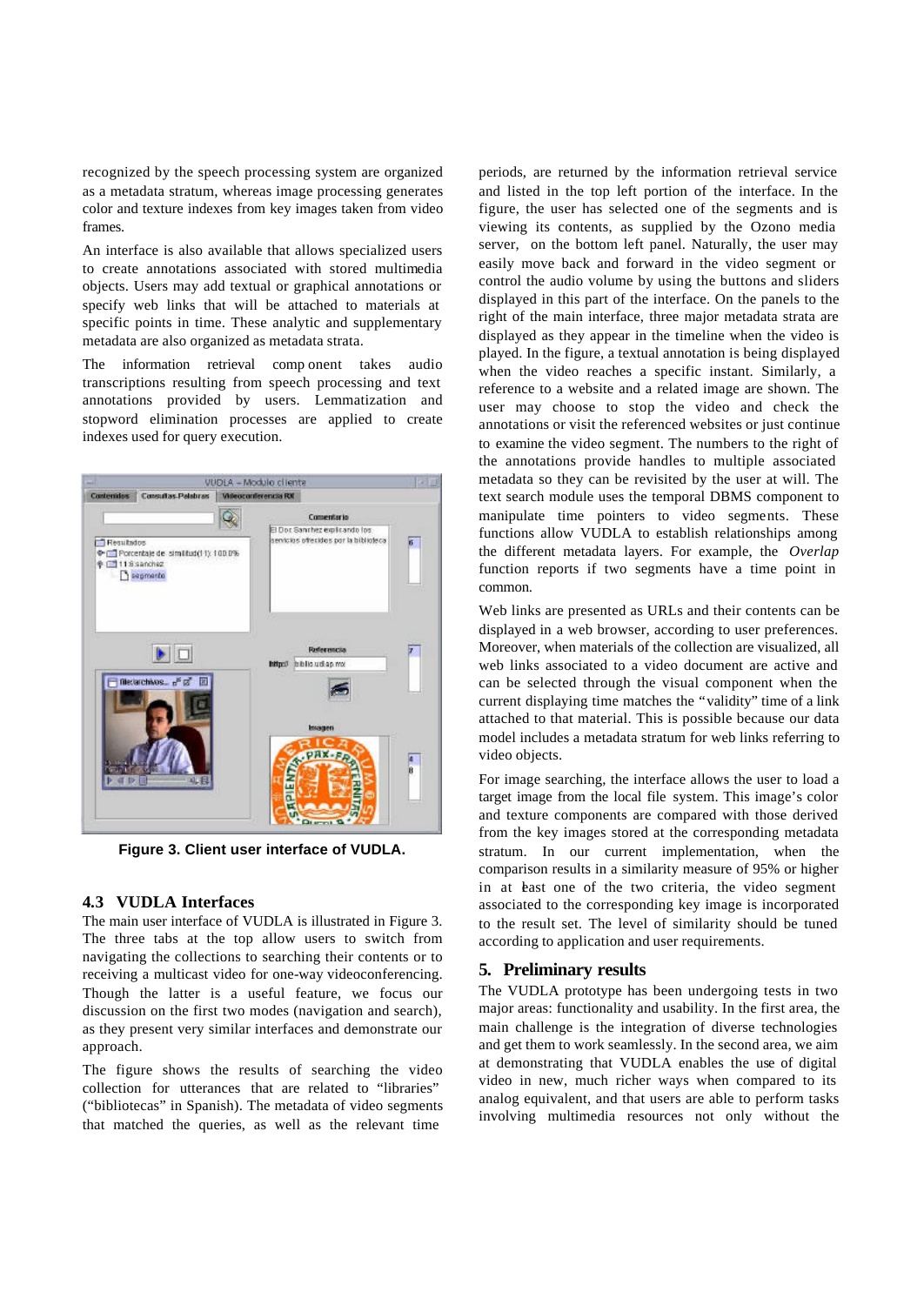limitations referred to in Section 2, but with the added value of functionality made possible only by the digital nature of the collections at hand.

## **5.1 Speech recognition**

Tests were carried out to determine the reliability of the speech recognition system. Using a general purpose corpus of 300 voices sampled at 8 kHz in a free-noise environment, a threshold was established to make decisions from the ranking that the system gives to the words of the vocabulary. We defined a vocabulary for each video in the repository by choosing a set of words that might identify the topics in each video.

In general, with our current settings, 60% of the words in the audio track were correctly ranked (detected as part or not of the audio track) by the system and can be used for content-based queries. When analyzing recognition problems, we found that most of them were related to substitution problems due to the fact that the recognizer assigns a high ranking to words that are phonetically similar to those in the vocabulary. If more precision is needed, the speech processing component allows for finer precision tuning.

# **5.2 Video Streaming**

Communication with the Ozono media streaming server allows VUDLA users to navigate through the video collections and within each video segment in a transparent fashion. Video is delivered in response to requests submitted from the graphical user interface and can be displayed according to specified parameters (e.g. starting at a particular point in time).

## **5.3 Information Retrieval**

This is one of the most robust system components. Textual audio transcriptions, user annotations and other metadata are used extensively in the application of the available information retrieval models. Metadata and rankings returned by the Hermes server are displayed has allowed users to identify video segments that best fit their needs.

# **5.4 Image Processing**

Image characteristics are highly variable and factors such as lighting, focus, or subject position or motion greatly influence any color or texture analysis. In our current implementation, color and texture comparisons have been useful only when images used in queries come directly from (or are very similar) to frames in video sequences in the database.

#### **5.5 Usability**

From the most preliminary interface designs, usability has been the most important area to evaluate [16]. Around ten important usability problems were initially detected and corrected, some of them requiring important development time but substantially improving the system's user interface. The current implementation of VUDLA has been in use for one semester. Our video collection is mostly academic, completely in Spanish, and it includes interviews with researchers from various areas, lectures and software presentations. Its use has been restricted to our research center and a few volunteer users, but is now open for beta testing at http://ict.udlap.mx/people/anibal/ vudla/vudla.html.

What is most important for our research interests, we have been able to observe users interact with the new multimedia collections as we expected. It is useful to revisit the relevant media traits introduced in Section 24, which guided our design:

*Pace*. In VUDLA, the interaction with resources in all available media is completely under the user's control. The user determines the pace at which temporal media are "played".

*Corrigibility.* Users of VUDLA may stop at any point in time to reflect on resources being examined, regardless of their type. If audio or video are momentarily suspended, other activities may take place and streaming will continue when the user so decides.

*Encyclopedic references.* Not only can complementary sources be used while examining multimedia resources in VUDLA, but those resources may be associated directly with a section of a document and available immediately for perusal.

*Citability*. Content-based search over digital video using text or images, as well as the possibility to point to any instant within a video segment make multimedia collections in VUDLA citable and quotable.

VUDLA redefines the concepts of reading and viewing. In the digital library, reading may be an isolated activity, but the reader may also choose to be aware of the presence of other readers and decide to interact with them by taking advantage of the library's collaboration facilities. Though videoconferencing has been mentioned as one of the features of VUDLA, other communication and awareness facilities are available in the overarching digital library (as described, for example in [20] and [21]).

## **6. Related work**

Given its integrative nature, our project builds upon a significant number of related efforts. Work on multimedia has been undertaken from several perspectives and much progress has been done in areas such as compression, transmission and storage techniques. Semantic analysis and indexing make it possible to perform content-based search and summarization in multimedia documents.

Informedia [29][28] is one of the most complex projects in the area of multimedia information management. Its first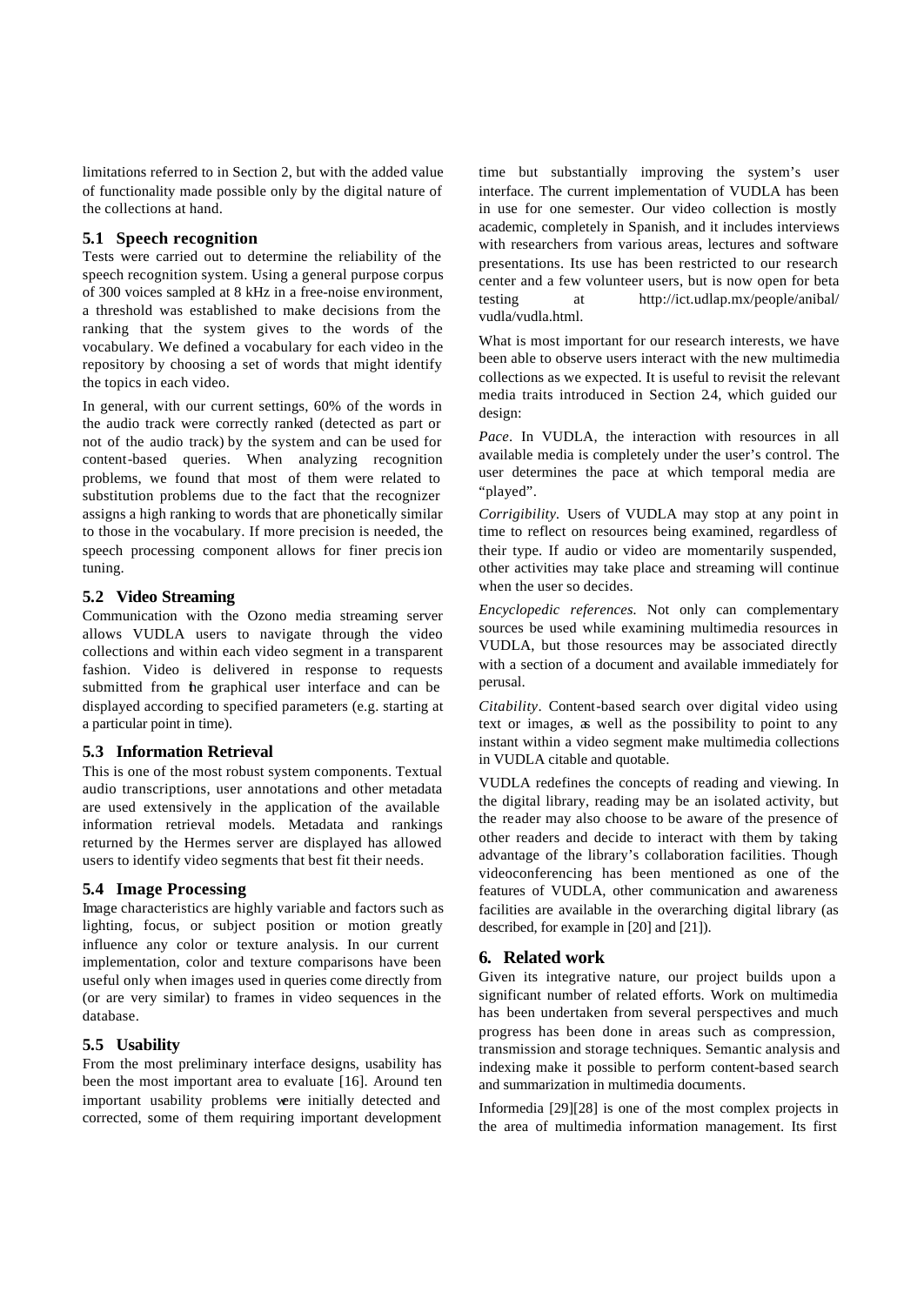stage also focused on the integration of speech, image and language processing for creating digital video libraries. About 1500 hours of TV news have been segmented into some 40,000 independent segments and used to explore issues in storage, retrieval and applications of digital video. A second stage of the project is focusing on summarizing and visualizing video information as well as on spatial and temporal analysis for query processing. The important ramifications and accomplishments of the Informedia initiative are difficult to assess.

The QBIC (query by image content) [5] system was developed to retrieve images based on their visual characteristics (color, texture and form). The user is able to specify search parameters in queries. For video management, the system has functions for scene detection, histogram change analysis, and camera movements.

In order to search in multimedia documents where most of the information is in audio format, researchers of the project VideoMail [11] designed a speech recognition system based in Hidden Markov Models and a text retrieval engine. The user interface presented multimedia information to the user even if all the background processing was text -based.

An interesting development in multimodal interfaces is the Music Library [32], a system with tune recognition functionality. Acoustic input mechanisms allow users to sing or whistle a melody to search through more than 10,000 traditional songs.

In [18] the author attempts to describe human behavior in a video sequence. Based upon silhouette and facial expression recognition, an estimation model is constructed to establish probabilities of what the person in the video is doing.

Our project has been strongly influenced by Informedia and other projects. We also aim at integrating technologies and generally exploring digital video as a medium with properties that are different from text, still images and analog video. However, we have emphasized issues that have not appeared in other projects or have received only marginal attention from other research groups. From technical and cultural viewpoints, we are interested in developing video corpora in Spanish and exploring mechanisms for retrieval that are particularly appropriate for our collections. From a more philosophical perspective, we are interested in the impact of the deployment of multimedia collections in the context of communities with a strong, reading-based research tradition. Our proposal ultimately aims at contributing to make digital libraries a catalyst for the transformation of work practices in knowledge-intensive activities.

# **7. Ongoing work**

VUDLA is a relatively young project and can use that fact to its advantage, as much of the ongoing work in the area (e.g., projects referred to in the previous section) can be thought of as an opportunity for improvement. For instance, visual information retrieval does not yet produce impressive results in VUDLA. In that respect, new processing techniques are being studied and simulated, included contour and form detection. In that direction, the Video-Cuebik system [7] appears as a promising alternative to consider.

Some of the existing functionality in our prototypical implementation has ample room for improvement. For example, we plan to provide various formatting options for textual annotations that we think will improve text readability. We will also implement *frame hotspots*, which should map specific frame regions to annotations or web links. We also have started work to explore heuristics and formal models for relationships among video metadata [1].

Other scheduled evolutions are the development of a mechanism involved that allows for annotations to be kept personal, not shared for dealing with an ever-growing number of annotations and exploring new video data formats as MPEG-4, MPEG-7 and SMIL 2.0.

As mentioned previously, VUDLA was originally developed using the Informix RDBMS and its extensions for multimedia management. This made our prototype strongly dependent on proprietary data types and functions. In order to generalize the operation of the system so any RDBMS can be used, we are in the process to migrate our current implementation to MySQL. The process required the implementation of functions at the various architectural levels. About 80% of the functionality available in the Informix-based version is now operational with MySQL.

Overall, we think of VUDLA as a testbed to explore the potential of multimedia digital libraries. Systematic user involvement and observation, corpus construction, and technology integration are driving issues in our agenda.

# **8. Conclusions**

Multimedia collections are increasingly popular and in many ways becoming a fundamental means for knowledge dissemination. New digital video collections are created every day and occupy huge amounts of disk space. Novel digital libraries integrate technologies and provide interfaces for seamless media integration that foster rich interactions between users and media and among media themselves. We have described VUDLA, a research and development project that integrates image and speech processing with database and information retrieval techniques to produce a DL with desirable media properties.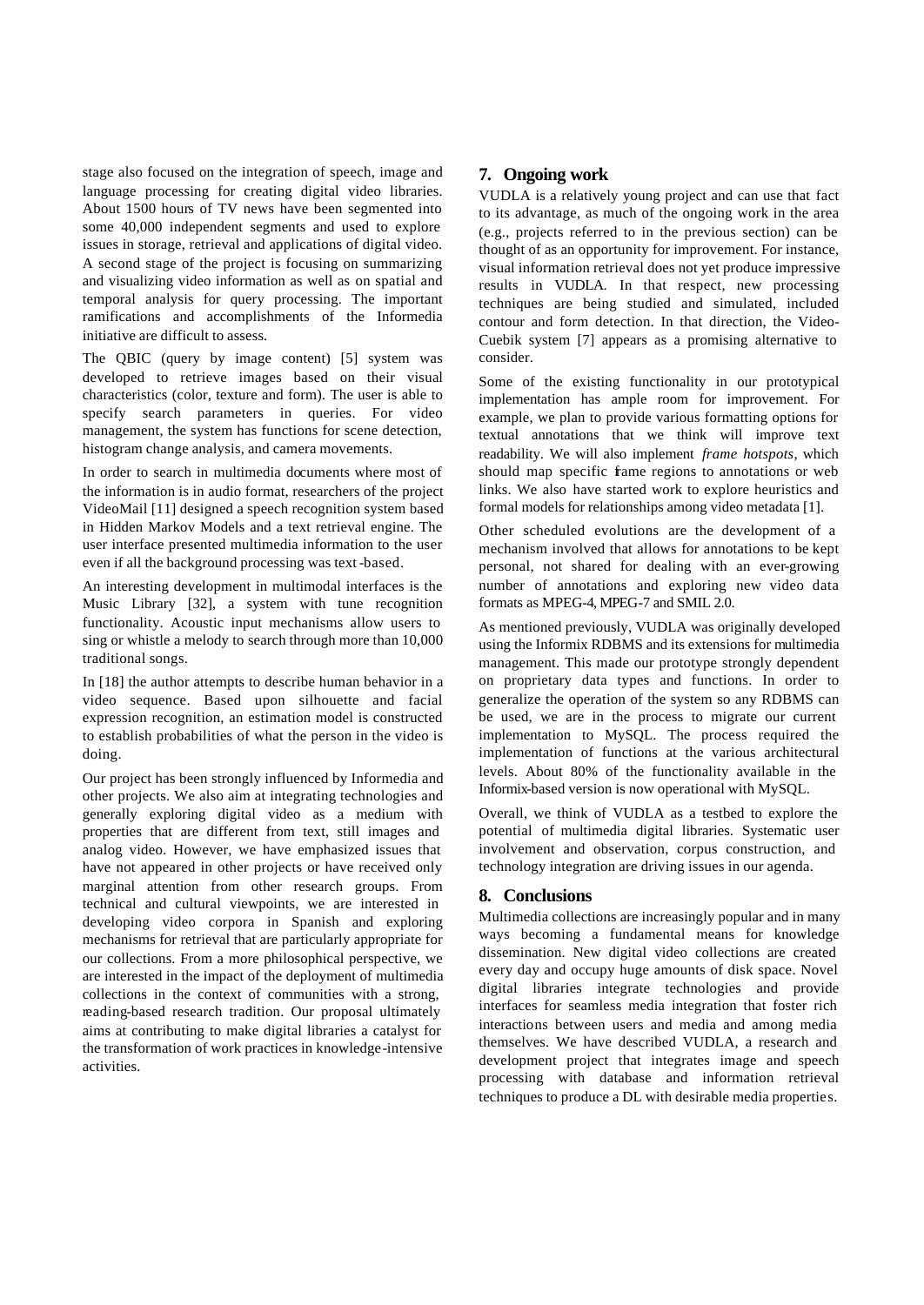One of the concerns regarding the prevalence of video and the abandonment of reading is that video appears as a regression from the structured, sequential reasoning promoted by reading to more primitive, sensorial forms of intelligence. In VUDLA multimedia resources are experienced by the user's senses but associative thinking is also promoted. While still some of the mind structuring properties of knowledge construction based primarily on reading may be at risk, there sure are new, more powerful cognitive processes triggered by multimedia DLs. Our work makes a contribution to the study of the properties and means for organization, manipulation and presentation of multimedia collections in digital libraries.

#### **9. Acknowledgments**

We would like to express our appreciation to Hugo López and Arturo Lazo of our Videoconferencing Department for their support in the construction of the Ozono Media Streaming Server. We also thank our colleagues in the Tlatoa Speech Processing Lab, whose support allowed us to use the CSLU Toolkit. We appreciate the colaboration of Fernanda Maldonado in the design and implementation of the Hermes IR Server.

This work has received financial support from the National Council of Science and Technology (Conacyt Projects No. 35804-A and G33009-A).

#### **10. References**

- [1] Ahanger, G., Little, T.D.C. Data semantics for improving retrieval performance of digital news video systems. Database semantics. Kluwer Academic Publisher, 1999, 47- 64.
- [2] Baeza, R. and Ribeiro-Neto, B.. Modern Information Retrieval. Addison Wesley/ACM, 1999.
- [3] Bernard, M., Dubois F. An Agent -based Architecture for Content-Based Multimedia Browsing. Intelligent Multimedia Information Retrieval. The MIT Press. Bedford, Mass., 1997, 281-294.
- [4] Del Bimbo, A. Visual Information Retrieval. Morgan Kauffman Publishers, 1999.
- [5] Flickner, M., Sawhney, H., Niblack, W. Query by Image and Video Content: The QBIC System. IEEE Computer, September 1995.
- [6] Grosky, I. W. Managing Multimedia Information in Database Systems. Communications of the ACM, December 1997, 72- 80.
- [7] Hauptmann, A., Papernick, N. Video-Cuebik: Adapting Image Search to Video Shots. In Proceedings ACM JCDL'02 (Portland, Oregon, July 13-17), 2002, 156-157.
- [8] Hjesvold, R., Midstraum, R. Modeling and querying video data. Proceedings of the  $20<sup>th</sup>$  VLDB Conference, 1994, 686-694.
- [9] ICT. Laboratory of Interactive and Cooperative Technologies. Universidad de las Américas, Puebla, México. 2002. http://ict.udlap.mx.
- [10] Jiang, J., Elmagarmid, A. K. Spatial and temporal contentbased access to hypervideo databases. The VLDB Journal 7, 4, 1998, 226-238.
- [11] Jones, G. and Foote, J. Video Mail Retrieval using voice: An Overview of the Stage 2 System. In Proceedings of the MIRO workshop, University of Glasgow, 1995.
- [12] Informix. Informix Video Foundation DataBlade Module User's guide. Informix, 1998.
- [13] López, H., Lazo, A. The Ozono Digital Media Server. Internal Report. Special Projects and Videoconferencing Department. Universidad de las Américas, Puebla, México. 2002. Available from http://www.udlap.mx/~proyesp.
- [14] Maldonado, F. Hermes: Servidor y biblioteca de modelos de recuperación de información. B. Eng. Thesis. Universidad de las Américas, Puebla, December 2002.
- [15] Maybury, M. T. (Editor). Intelligent Multimedia Information Retrieval. The MIT Press. Bedford, Mass., 1997.
- [16] Nielsen, J. and Molich, R. Heuristic evaluation of user interfaces. In Proceedings ACM CHI'90 (Seattle WA, April 1-5), 1990, 249-256.
- [17] Ozsu, T. M. Issues in Multimedia Database management. http://www.cs.ualberta.ca/~database/multimedia.
- [18] Pentland, A. Perceptual intelligence. Communications of the ACM 43(3), 2000, 35-44.
- [19] Sánchez, J. A., Leggett, J. A. Agent services for users of digital libraries. Journal of Networks and Computer Applications 21, 1, 1997, 45-58.
- [20] Sánchez, J. A., García, A. J., Proal, C., Fernández, L. 2001. Enabling the collaborative construction and reuse of knowledge through a virtual reference environment. Proceedings of the Seventh International Workshop on Groupware (Darmstadt, Germany, Sept. 6-8). IEEE Computer Society Press, Los Alamitos, Calif. 90-97.
- [21] Sánchez, A., Proal, C., Carballo, A., Pérez, D. Personal and Group Spaces: Integrating resources for users of digital libraries. Proceedings of the 4th Workshop on Human Factors in Computing Systems (IHC 2001, Florianópolis, SC, Brazil, Oct. 15-17).
- [22] Schalkwyk, J., Colton, D., Fanty, M., The **CSLUsh** toolkit for automatic speech recognition, Technical Report No. CSLU-011-96, Center for Spoken Language Understanding, Oregon Graduate Institute of Science & Technology, 1996.